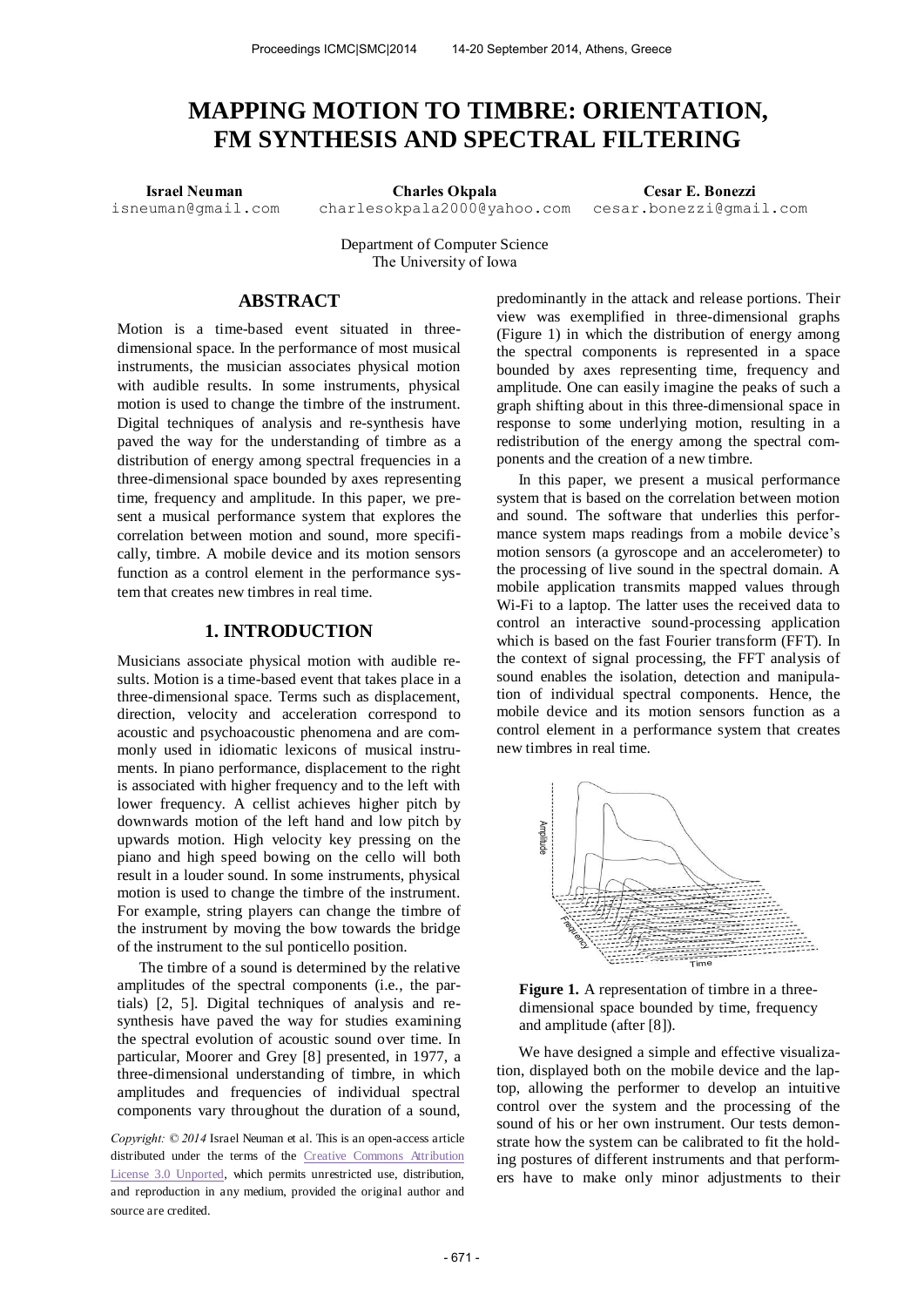

**Figure 2.** Multistage mapping between readings from motion and sound sensors and a dynamic spectral filter, processing live sound (see text).

performance habits in order to control the system. Our tests also demonstrate how, with a minimal amount of training and the learning of some new movements, performers are able to execute repeated musical tasks with very high fidelity between repetitions.

#### **2. MAPPING MOTION TO TIMBRE**

The foundation for the software component of our performance system is an association between motion sensors and a Pd-extended real-time sound-processing application. The unique feature of this sound processing application is that it processes the sound in the frequency domain using a dynamic spectral filter. This filter is applied to an input of a live signal from an acoustic instrument. The parameters of this filter are controlled by motion and sound sensors through the mapping presented in Figure 2. Values obtained by leveraging the six degrees of freedom available from the mobile device's motion sensors and real-time input from a musical pitch recognition system are used to derive a frequency modulation (FM) synthesis process. The latter generates a signal that constantly rewrites, in real time, 256-bin FFT vectors which in turn control the spectral filter.

As we show in Figure 2, the accelerometer and gyroscope readings are mapped to orientation values. Orientation in embedded systems is described by the three values azimuth, elevation and rotation (sometimes referred to as yaw, pitch and roll). Azimuth describes motion about the Z-axis, elevation describes motion about the X-axis, and rotation describes motion about the Y-axis (see Figure 3). In our mobile application, we use the Android methods getRotationMatrix and getOrientation to map the sensor readings to orientation. Out of the three values provided by the orientation we use only elevation and rotation in the control of the FM synthesizer as shown in the mapping in Figure 2. The azimuth value is replaced by a value that is equal to the frequency of the input signal. This value is obtained by a musical pitch recognition method (**fiddle~)** in the Pd-extended application (note that the term "pitch" here refers to identifying the musical pitch or the frequency of the sound and not the pitch in the sense of orientation, here referred to as elevation).

Frequency modulation is a sound synthesis method in which the waveform of one signal (known as the carrier) is varied by another signal (the modulator). Consequently, more elements are added to the frequency spectrum and a more complex sound is created. The characteristics of the frequency spectrum are affected by the amplitude of the modulating signal commonly referred to as the modulation index. An increase in the modulation index will transfer of more energy from the carrier to other spectral components. As Chowning [1] shows, varying the modulation index in time will produce a dynamic spectrum that evolves throughout the duration of the sound.



**Figure 3.** Orientation in embedded systems: azimuth  $(z)$  elevation  $(x)$  and rotation  $(y)$ .

The FM synthesis method, hence, requires three arguments: carrier frequency, modulation frequency and modulation index. A common practice in FM synthesis is to specify a ratio by which the carrier frequency is multiplied to produce the modulation frequency. This ratio is called the modulation ratio. We have discovered in our system, in which the FM synthesis is used to control a dynamic spectral filter of a live signal, that the best results are achieved when the carrier frequency is matched by a pitch recognition method to the frequency of the input signal. We have empirically established that the ultimate range for the modulation ratio values as well as the modulation index values is floating-point numbers between 0 and 2. The range for the carrier frequency correlates with the ranges of frequencies of musical instruments best exemplified by the piano. Hence we have set the carrier frequency values to the range between 0Hz and 5KHz.

The basic mapping between the orientation values and the pitch recognition system to the FM synthesis arguments is specified as follows: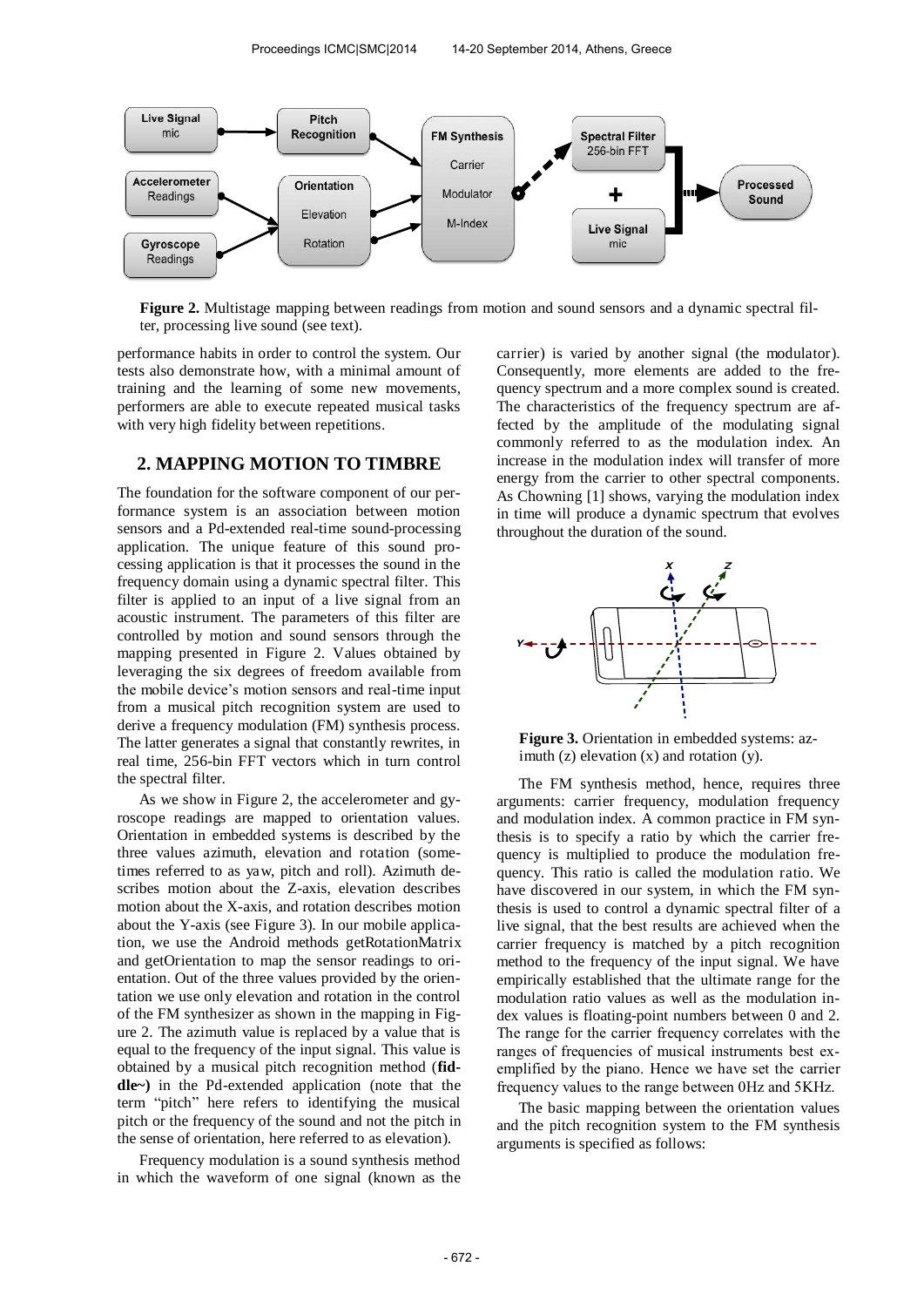pitch recognition  $\rightarrow$  carrier frequency (1) elevation -> modulation ratio rotation -> modulation index

Since both the modulation ratio and the modulation index are floating-point numbers within the range of 0 to 2, the elevation and the rotation, which are specified in degrees, are scaled down by a division by 100. In addition the following mapping function is applied to both the elevation and the rotation:

$$
y = x - (1 - \cos(x)) \tag{2}
$$

We have used this function in order to filter some unintentional motion (like shaking) while maintaining responsiveness to more intentional motions. This function is represented by the graph in Figure 4. Thus the response to low degree angles is slow while the response to high degree angles is faster.



**Figure 4.** Graph representation of formula (2).



**Figure 5.** Pd-extended patch using FM synthesis to rewrite 256-bin FFT vectors controlling a spectral filter.

We map the FM synthesis to control a dynamic spectral filter in the Pd-extended patch shown in Figure 5. In this patch, we use FFT analysis (in the subpatch in the upper-left part of the figure) to decompose, in the spectral domain, a live input signal into components represented in 256-bin FFT vectors. We then attenuate each component by multiplying FFT vectors from the live input signal with similar vectors from a signal generated by the FM synthesizer. Finally we use an inverse FFT to recompose the signal in the temporal domain, but with a new timbre produced by the spectral filter based on input parameters determined by the FM synthesizer. More operationally, the FM synthesis arguments, carrier frequency, modulation ratio and modulation index are entered in the patch component at the center of Figure 5. The signal generated by this FM synthesis patch component is analyzed in the spectral domain by the FFT sub-patch at the bottom of the figure. The latter rewrites the array object titled FFTvector in the upper part of the figure. This array is read by the FFT sub-patch in the upperleft part of the diagram that manipulates the input signal in the frequency domain by multiplying the values in the array by the live input signal's FFT analysis.

## **3. THE SYSTEM**

Our performance system includes a microphone, an A/D interface, a laptop with Pd-extended, a Bluetooth foot pedal, a sound amplification system and a mobile device (although we are using only the gyroscope and accelerometer from the array of sensor available in a standard smartphone, we have chosen the latter as our mobile device because of its availability). The system components are shown in Figure 6. We have developed SoundCtrl, an Android application that incorporates the mobile device and its motion sensors in this system. In particular, the smart phone controls the Pdextended application MotionSC, an interactive FFTbased sound processing application we have developed using the patch in Figure 5. The phone communicates with the laptop through Wi-Fi using a local network router and the TCP protocol. The Bluetooth foot pedal is used as an additional hand-free control element allowing the performer to start and stop the system as well as to freeze it in its current state. The A/D interface converts the analog input signal from the microphone to digital signal as well as the digital output signal to analog signal for amplification and playback.



**Figure 6.** The performance system's component and communication diagram.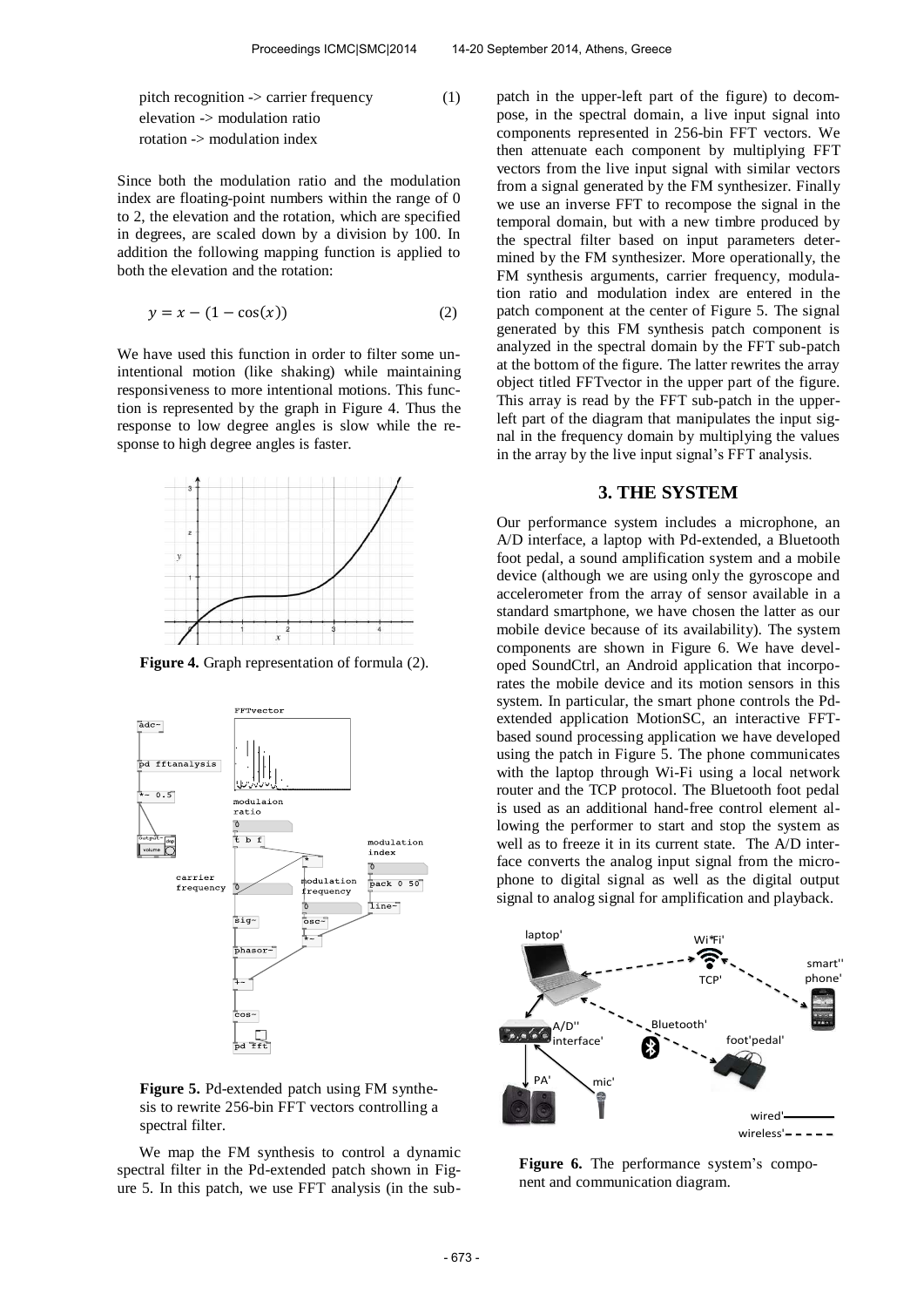The Android application SoundCtrl maps the gyroscope and accelerometer readings to elevation and rotation and streams the data to the laptop through Wi-Fi. Note that we have replaced the magnetic field sensor with the gyroscope to allow more effective elevation and rotation values. The application SoundCtrl includes a simple color-coded bar-graph visualization of the orientation values, which we have designed using the Android GraphView library [4]. Its interface includes start and stop buttons for starting and stopping the data transmission and a field to specify the IP address of the receiving laptop (see Figure 7).

The Pd-extended sound processing application MotionSC, which is running on a laptop, receives the data from the mobile device through Wi-Fi, applies additional mapping to the data (including FM synthesis), processes the live sound based on the mapped data and outputs the processed sound. The application has a sound processing component, mapping component and Wi-Fi and Bluetooth communication component, as well as a visualization of the FM synthesis parameters carrier frequency, modulation ratio and modulation index. This visualization is a simple color-coded slider-graph that is similar to the smart phone display discussed above (see Figure 8). Additional GUI elements are included in the application's interface for controlling signal I/O, posture calibration, and monitoring Wi-Fi communication.



**Figure 7.** Visualization and UI in the mobile application SoundCtrl.



**Figure 8.** Visualization and GUI elements in the Pd-extended application MotionSC.

The visualizations used in the phone and laptop applications follow a unified shape and color scheme. In both cases this is an animated display with three bars or sliders that are constantly changing according to the streamed values they represent. The colors used in both applications are green, blue and red where green is the pitch and the carrier frequency; blue is the elevation and the modulation ratio; and red is the rotation and the modulation index. We believe that this simplified representation allows the performer to develop an intuitive correlation between motion and changes in the values and therefore between motion and changes in timbre. These simple animated displays and consistent color scheme also form the foundation for the graphical music notation we have developed for this performance system, which we discuss in section five.

# **4. PHYSICAL POSITIONING AND CAL-IBRATION**

A motion sensor incorporated in a performance would have to be physically positioned in a location that is sensitive to body motion. Considering a variety of musical instruments, such as trumpet, saxophone, piano, and percussion, the most natural locations seems to be on the wrists or arms. With regard to other instruments, such as the guitar, mounting a mobile device on the instrument may also be a plausible solution. In our preliminary testing, we have only considered the right and left wrists as possible locations.

Depending on the instrument's holding posture and idiomatic techniques the center point of the orientation axis shifts from instrument to instrument. In particular, the difference between positioning on the wrist and mounting on an instrument (e.g. a guitar) is an inversion of the elevation axis. In the former the phone is facing the user while in the latter the phone is facing the opposite direction. Hence, in the wrist positioning the elevation values when raising the wrist are negative and when lowering the wrist the values are positive. This is obviously counterintuitive.

To accommodate for such orientation center-point shifts we have adapted formula (2) to include a and b coefficients as follows:

$$
y = \left( \left( a \frac{x}{100} \right) - \left( 1 - \cos \left( a \frac{x}{100} \right) \right) \right) + b \quad (3)
$$
  

$$
c_{\text{calibration}} = \begin{vmatrix} a & 2 & a & 2 \\ b & 0 & b & 2 \end{vmatrix}
$$

These coefficients allow us to calibrate the center point of the orientation to fit the natural holding posture of each instrument. The goal of the calibration is to allow the performer to cover the required range of floatingpoint values using fairly easy motions. The a and b values obtained during calibration ensure that the control signals span the established range (0 to 2) and provide for inversion of the orientation parameter when appropriate. Formula 3 was programed as an expres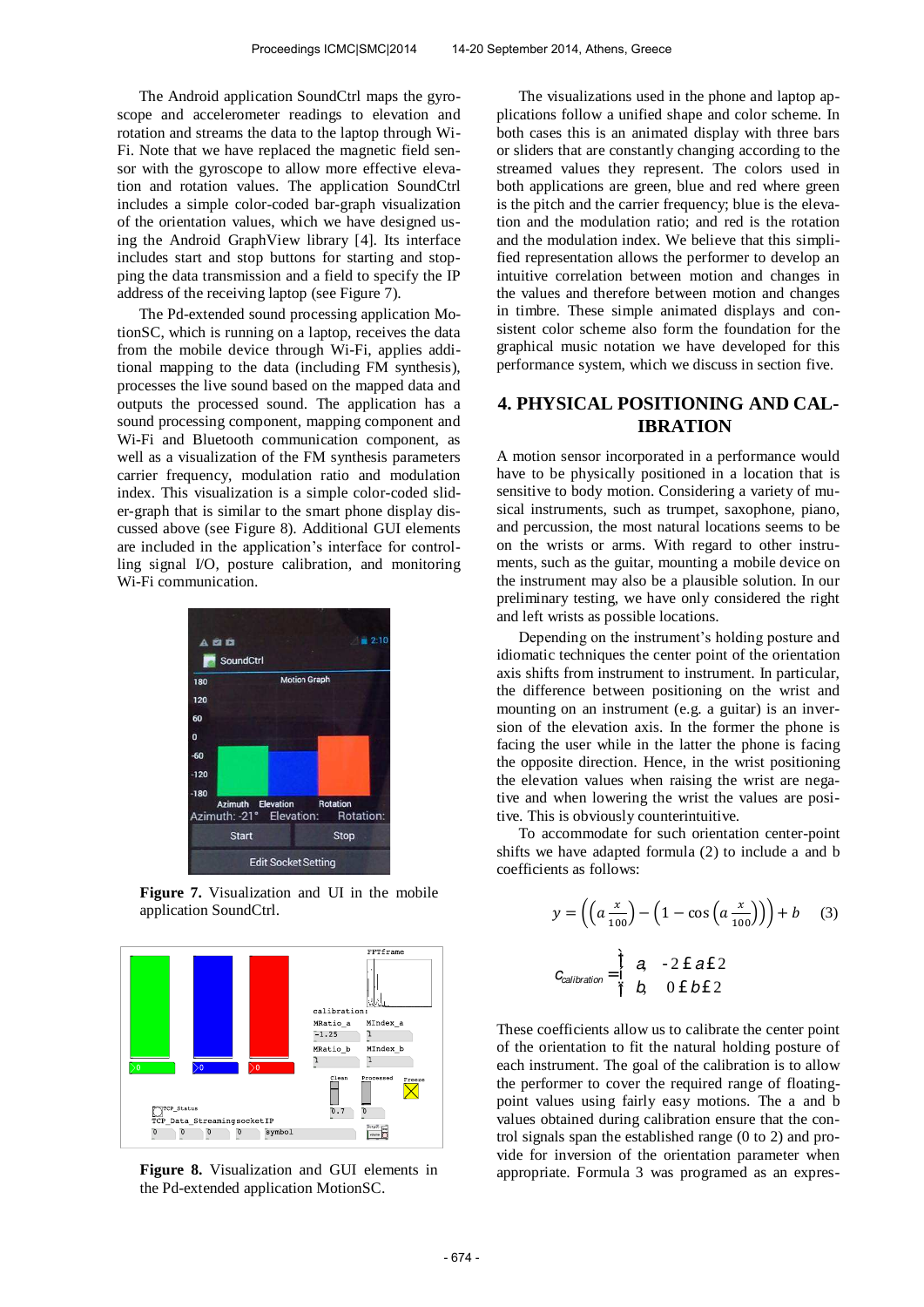sion in Pd-extended with a and b as the arguments of this expression. Hence, a and b where determined by entering different values as argument to this expression while the performer was asked to move the bars over their entire range. Formulae 4.1-4.6 show the calibration values (a and b) assigned to the saxophone, clarinet and flute. Figure 9 shows the resulting saxophone calibration curves.

$$
y = -2\frac{x}{100} - \left(1 - \cos\left(-2\frac{x}{100}\right)\right) + 1
$$
 (4.1)  
Saxophone modulation ratio

$$
y = 1.58 \frac{x}{100} - \left(1 - \cos\left(1.58 \frac{x}{100}\right)\right) + 0
$$
 (4.2)  
Saxobone modulation index

$$
y = -2\frac{x}{100} - \left(1 - \cos\left(-2\frac{x}{100}\right)\right) + 0.7\tag{4.3}
$$
  
Clarinet modulation ratio

$$
y = 1.5 \frac{x}{100} - \left(1 - \cos\left(1.5 \frac{x}{100}\right)\right) + 0
$$
 (4.4)  
Clarinet modulation index

$$
y = -2\frac{x}{100} - \left(1 - \cos\left(-2\frac{x}{100}\right)\right) + 0.72
$$
 (4.5)  
Flute modulation ratio

$$
y = 1.5 \frac{x}{100} - \left(1 - \cos\left(1.5 \frac{x}{100}\right)\right) + 1
$$
 (4.6)  
Flute modulation index



**Figure 9.** Graphs of system calibration used for the saxophone.

#### **5. TESTING THE SYSTEM**

A natural method of testing a motion-controlled performance system is to ask a performer to repeat specific movements and to measure the performer and the system ability to produce the same result by comparing recorded data for each repetition. Hence, we need to communicate to the performer as accurately as possible what movements he or she should repeat. In the context of music, the most accurate means of communication is musical notation. Standard musical notation allows the representation of the musical elements pitch, rhythm, dynamics and articulation, however, it does not include representations of physical motions. Therefore, we have developed additional graphical score elements that when combined with standard musical notation will allow us to communicate our requested performance tasks accurately to the performer.

Graphic notation has evolved to be a common element in contemporary music. Early examples appeared in the work of avant-garde composers in the 1950s and 1960s including scores by Ligeti, Penderecki, Stockhausen, Cage, and Feldman. More recent examples include scores by Australian composers Lindsay Vickery and Cat Hope [15]. Hope's score for Longing (2011), in particular, provided the inspiration for the graphical music notation we have developed for our performance system shown in Figure 10. As mentioned before, color-coding used in the visualizations in the mobile device and the laptop applications are consistent with this notation. Combined with the time representation embedded in standard notational aspects of the score, the red and blue lines shown in Figure 10 indicate to the performer in what direction and rate to move the corresponding bars or sliders in the mobile device or the laptop applications.



**Figure 10.** Graphic notion developed for the performance system presented in this paper.

Three musicians have tested our system playing a total of five different instruments (one of the participating musicians is also a co-author of this paper). The instruments tested include saxophone, flute, clarinet, cello and bass guitar. The test setting included the components described in Figure 6 and an additional large display to allow the performer to better see the visualization. Figure 11 shows the test setting for the saxophone, flute and clarinet. The test session was divided into three parts. In the first part, the system was calibrated to fit the holding posture of the instrument. In the second part, the musician was given "free play" time to get familiar with the system. And in the third part the musician played repeated notes while attempting to move the bars or sliders based on the notation given to him or her.



**Figure 11.** The test setting for the saxophone, flute and clarinet.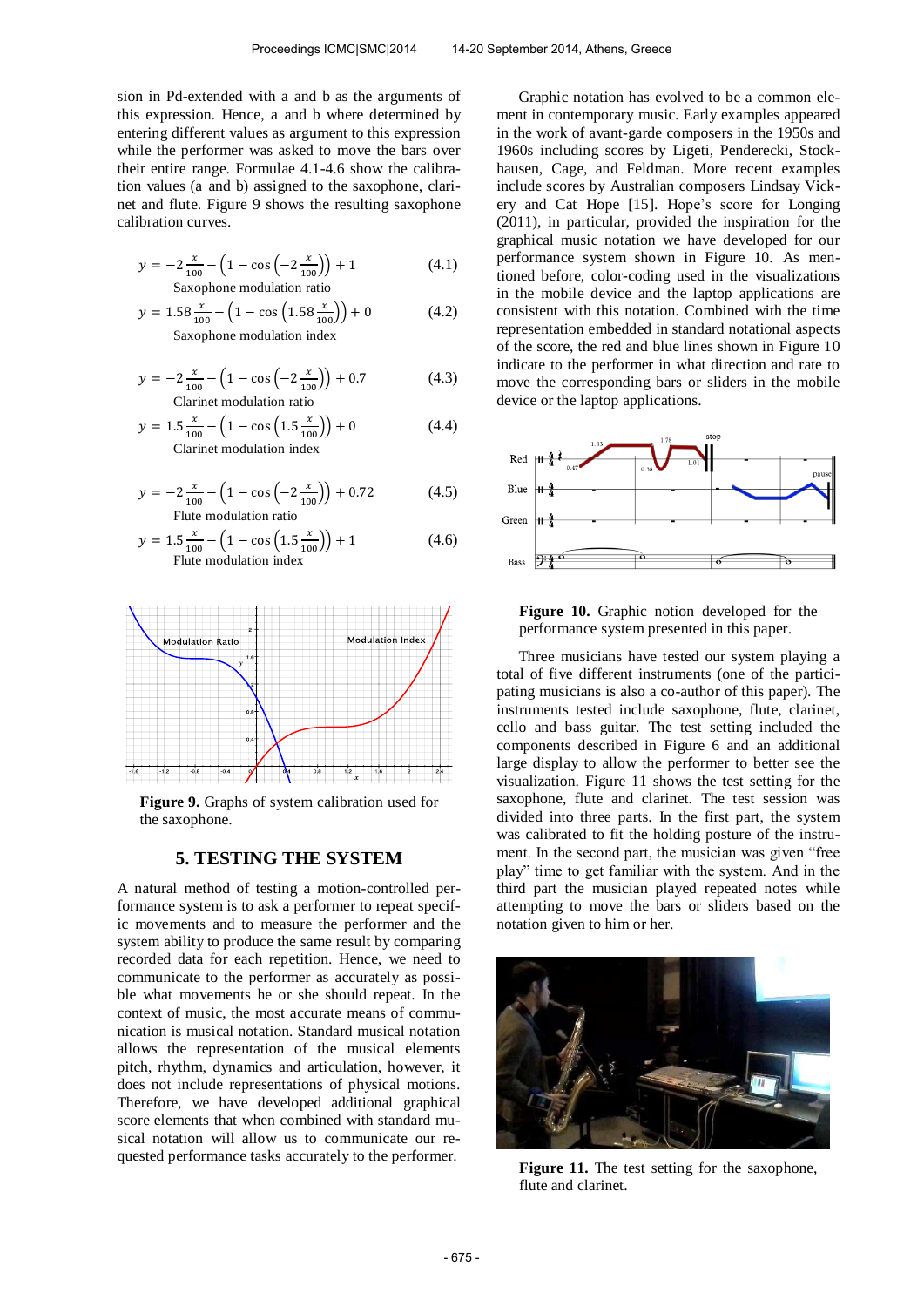Figure 12 shows an excerpt from the notation given to the saxophone, in which the musician is asked to move the red bar up to the notated value, hold the bar in that position and then move it down to the next notated value. As the musician performed this task the Pd-extended application running on the laptop recorded the modulation ratio and modulation index values that correspond to the blue and red bars. Each note as the one shown in Figure 12 was repeated three to five times.



**Figure 12.** An excerpt from the score used for testing the system with a saxophone.

# **6. APPROXIMATION AND MUSICAL INTERPRETATIONS**

As mentioned in the previous section, standard musical notation allows the representation of the basic musical elements pitch, rhythm, dynamics and articulation. With the adoption of standardized equal-tempered tuning in Western music the term pitch refers to an accurate measurement of frequencies. Rhythm may also be measured accurately by reference to a metronome time, although exact repetition of rhythmical values is not a realistic expectation in human performance. Dynamics and articulation are the least measurable elements. These elements vary to large extent from performer to performer as well as from performance to performance. For example, Repp [10] has shown a wide range of variations in the execution of dynamic instructions in Chopin's Etude in E major performed by highly regarded master pianists. In fact, variations of these elements are treated as defining characteristics of a personal interpretation of a composition.

We anticipated that a skillful use of our performance system would require some training time of the performer. We also anticipated that such training would not be available to the performers testing our system. Hence, in our tests, we adopted the approximation approach applied to the performance of dynamics and articulation in music. Our expectation for the tests reported here was that the performers would be able to approximate the same result when repeating the same motions with the smart phone. Figures 13a-d graph out the data collected in the tests with the saxophone, clarinet, flute, and cello. In Figures 13a-c the musician repeats notes and motion focusing first on the red bar and then on the blue bar. In Figure 13d the cellist focuses only on the red bar. While the values recorded are not exactly the same in each repetition (and in comparison with the graphic notation), the repeated patterns portrayed by these graphs clearly indicate that approximation of repeated motions is possible with our system. Furthermore, all of the graphs in Figure 13 display repeated patterns and therefore highlight the effectiveness of this system in regard to all the tested instruments. We are confident that with additional training performers will be able to execute more accurate repetitions of motions as well as more complex motions.



**Figure 13.** Plots of data collected in the testing of the system with (a) saxophone (b) clarinet (c) flute (d) cello.

# **7. RELATED WORK**

In recent years, researchers have investigated several perspectives at the intersection of mobile technologies and musical creativity including innovations in compositional techniques, performance organizations and modes of interaction. Oh and Wang [9] explore the